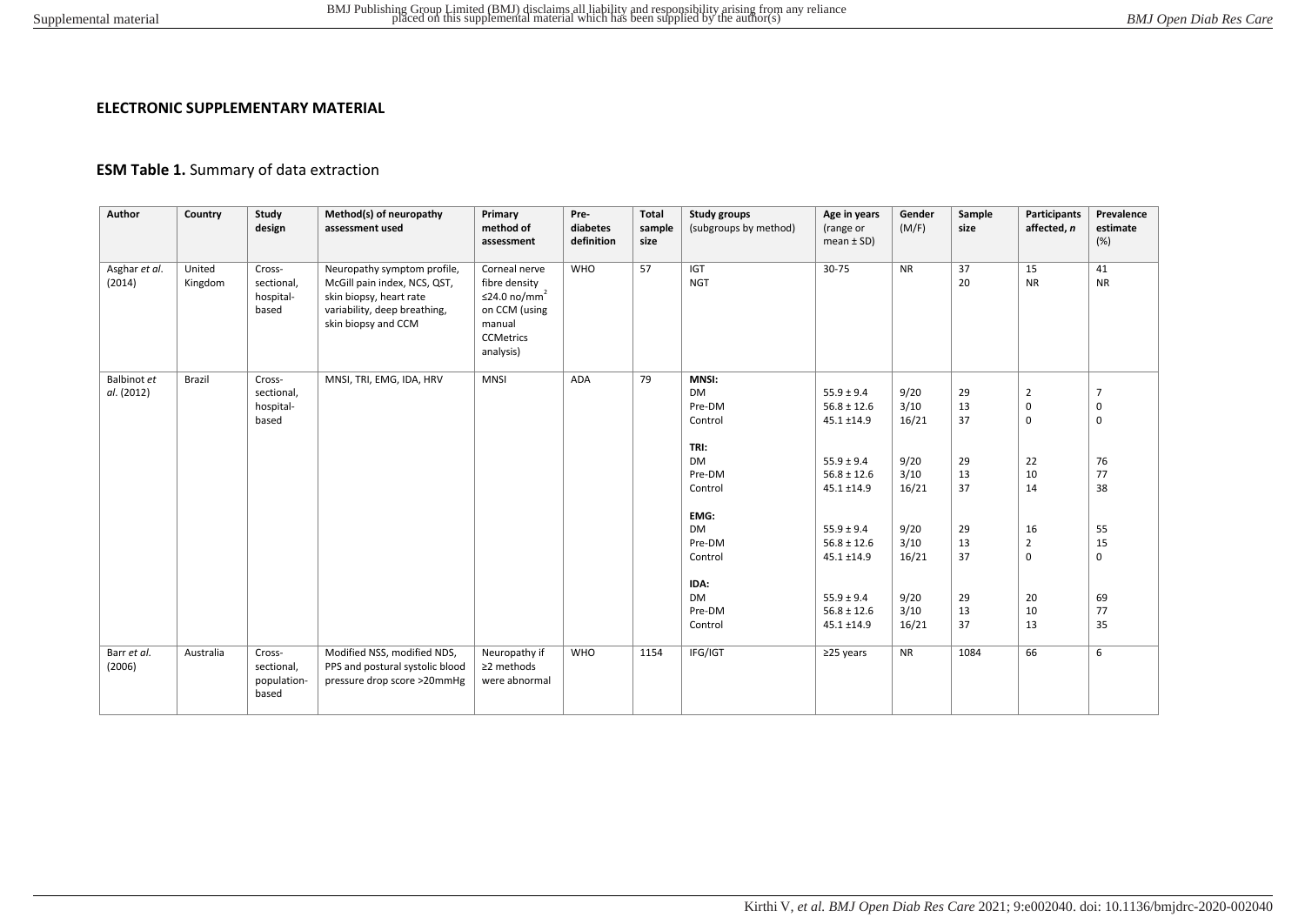| Author                      | Country                 | Study<br>design                              | Method(s) of neuropathy<br>assessment used                                                                                                                                                                                                              | Primary<br>method of<br>assessment                                  | Pre-<br>diabetes<br>definition | <b>Total</b><br>sample<br>size | <b>Study groups</b><br>(subgroups by method)                                                              | Age in years<br>(range or<br>mean $\pm$ SD)                          | Gender<br>(M/F)                    | Sample<br>size                                    | Participants<br>affected, n                 | Prevalence<br>estimate<br>(%)               |
|-----------------------------|-------------------------|----------------------------------------------|---------------------------------------------------------------------------------------------------------------------------------------------------------------------------------------------------------------------------------------------------------|---------------------------------------------------------------------|--------------------------------|--------------------------------|-----------------------------------------------------------------------------------------------------------|----------------------------------------------------------------------|------------------------------------|---------------------------------------------------|---------------------------------------------|---------------------------------------------|
| Bongaerts et<br>al. (2013)  | Germany                 | Cross-<br>sectional,<br>population-<br>based | Interview addressing pain,<br>presence of pain or<br>neurological disease and<br>history of foot ulcers or<br>amputation; foot inspection<br>and neurological tests of<br>touch, vibration and<br>temperature; ankle reflexes<br>and sudomotor function | Vibration<br>perception and<br>pressure<br>sensation                | <b>WHO</b>                     | 1100                           | DM (total)<br>Known DM<br>Newly diagnosed DM<br>Pre-DM (total)<br>i-IFG<br>i-IGT<br>IFG-IGT<br><b>NGT</b> | 61-82                                                                | <b>NR</b>                          | 239<br>177<br>62<br>284<br>55<br>183<br>46<br>577 | 49<br>39<br>10<br>41<br>3<br>27<br>11<br>64 | 21<br>22<br>16<br>14<br>6<br>15<br>24<br>11 |
| Callaghan et<br>al. (2016)  | United<br><b>States</b> | Cross-<br>sectional,<br>hospital-<br>based   | Quantitative sudomotor axon<br>reflex testing, QST, Neuro-QoL<br>and the short-form McGill<br>pain questionnaire                                                                                                                                        | Toronto<br>consensus<br>definition of<br>probable<br>polyneuropathy | ADA                            | 155                            | DM (obese)<br>Pre-DM (obese)<br>NGT (obese)<br>NGT (lean)                                                 | $52.9 \pm 10.2$<br>(obese total)<br>$48.5 \pm 9.9$                   | 48/54<br>(obese<br>total)<br>16/37 | 26<br>31<br>45<br>53                              | 9<br>9<br>5<br>$\overline{2}$               | 35<br>29<br>11<br>$\overline{4}$            |
| Callaghan et<br>al. (2018)  | China                   | Cross-<br>sectional,<br>population-<br>based | MNSI questionnaire, MNSI<br>testing and monofilament<br>testing                                                                                                                                                                                         | $MNSI \geq 2.5$                                                     | ADA                            | 4002                           | Overall:<br><b>DM</b><br>Pre-DM<br><b>NGT</b>                                                             | $56.7 \pm 9.9$<br>$53.2 \pm 11.3$<br>$47.2 \pm 11.8$                 | 338/419<br>816/942<br>885/602      | 757<br>1758<br>1487                               | <b>NR</b>                                   | <b>NR</b>                                   |
|                             |                         |                                              |                                                                                                                                                                                                                                                         |                                                                     |                                |                                | <b>MNSI</b> questionnaire:<br>DM<br>Pre-DM<br><b>NGT</b>                                                  | <b>NR</b>                                                            | <b>NR</b>                          | <b>NR</b>                                         |                                             | 6<br>$\overline{2}$<br>$\mathbf{1}$         |
|                             |                         |                                              |                                                                                                                                                                                                                                                         |                                                                     |                                |                                | Monofilament:<br><b>DM</b><br>Pre-DM<br><b>NGT</b>                                                        | <b>NR</b>                                                            | <b>NR</b>                          | <b>NR</b>                                         |                                             | 9<br>$\overline{7}$<br>$\overline{4}$       |
|                             |                         |                                              |                                                                                                                                                                                                                                                         |                                                                     |                                |                                | MNSI + monofilament:<br><b>DM</b><br>Pre-DM<br><b>NGT</b>                                                 | <b>NR</b>                                                            | <b>NR</b>                          | <b>NR</b>                                         |                                             | 15<br>6<br>$\overline{3}$                   |
| de Neeling et<br>al. (1996) | Netherlands             | Cross-<br>sectional,<br>population-<br>based | VPT and TDT                                                                                                                                                                                                                                             | Vibration<br>sensation<br>absent at big<br>toe                      | <b>WHO</b>                     | 597                            | Known DM<br>Newly-diagnosed DM<br>IGT<br><b>NGT</b>                                                       | $65.9 \pm 6.8$<br>$65.9 \pm 6.6$<br>$65.2 \pm 6.9$<br>$63.3 \pm 7.4$ | 30/43<br>42/48<br>78/89<br>134/133 | 73<br>90<br>167<br>267                            | 50<br>39<br>27<br>28                        | 69<br>43<br>16<br>11                        |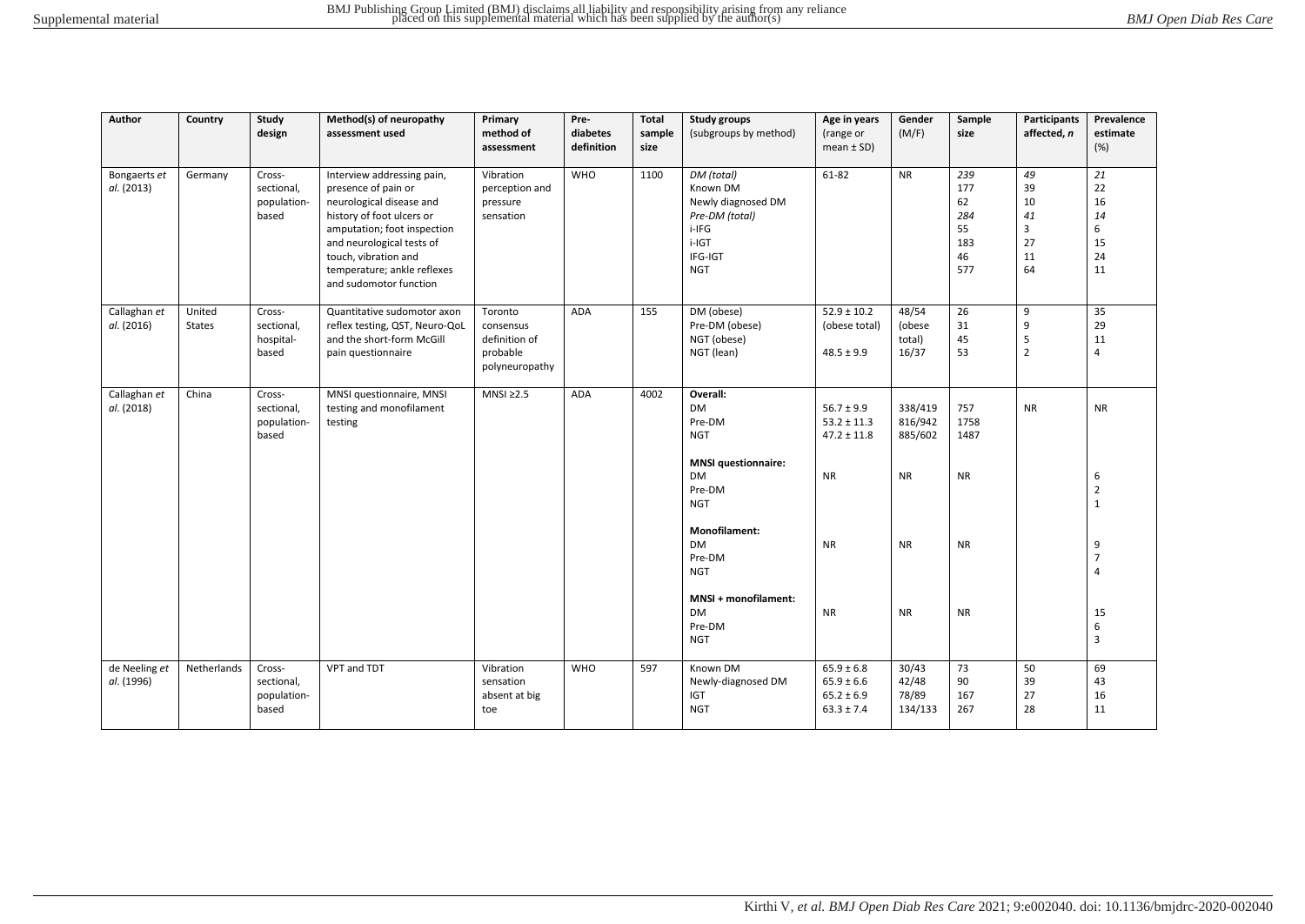| Author                    | Country                                                                                                | Study<br>design                                                                  | Method(s) of neuropathy<br>assessment used                         | Primary<br>method of<br>assessment                                                                                              | Pre-<br>diabetes<br>definition | <b>Total</b><br>sample<br>size | <b>Study groups</b><br>(subgroups by method) | Age in years<br>(range or<br>$mean \pm SD$                               | Gender<br>(M/F)                  | Sample<br>size           | Participants<br>affected, n      | Prevalence<br>estimate<br>(%)            |
|---------------------------|--------------------------------------------------------------------------------------------------------|----------------------------------------------------------------------------------|--------------------------------------------------------------------|---------------------------------------------------------------------------------------------------------------------------------|--------------------------------|--------------------------------|----------------------------------------------|--------------------------------------------------------------------------|----------------------------------|--------------------------|----------------------------------|------------------------------------------|
| Dimova et al.<br>(2017)   | <b>Bulgaria</b>                                                                                        | Cross-<br>sectional,<br>hospital-<br>based                                       | Abnormal NCS and presence of<br>symptoms or signs of<br>neuropathy | <b>Abnormal NCS</b><br>and presence of<br>symptoms or<br>signs of<br>neuropathy                                                 | <b>WHO</b>                     | 478                            | DM<br>IFG<br><b>IGT</b><br><b>NGT</b>        | $54.4 \pm 11.5$<br>$51.7 \pm 12.1$<br>$49.2 \pm 13.5$<br>$46.6 \pm 11.4$ | 54/67<br>71/54<br>71/31<br>82/48 | 121<br>125<br>102<br>130 | <b>NR</b>                        | 29<br>6 (pre-DM<br>total)<br>$\mathbf 0$ |
| Dyck et al.<br>(2012)     | United<br><b>States</b>                                                                                | Cross-<br>sectional,<br>population-<br>based                                     | NIS and NCS                                                        | Composite<br>scores of nerve<br>conduction - $\Sigma$<br>2NC ≤2.5th<br>percentile                                               | <b>ADA</b>                     | 542                            | New DM<br><b>IGT</b><br><b>NGT</b>           | 23-76<br>22-76<br>25-76                                                  | 132/86<br>118/56<br>81/69        | 218<br>174<br>150        | 17<br>3<br>3                     | 8<br>$\overline{2}$<br>$\overline{2}$    |
| Franklin et al.<br>(1990) | United<br><b>States</b>                                                                                | Case<br>control                                                                  | History and neurological<br>examination, QTS                       | 2 of 3 criteria<br>for definite<br>neuropathy                                                                                   | <b>WHO</b>                     | 852                            | <b>DM</b><br>Pre-DM<br><b>NGT</b>            | $20 - 74$                                                                | <b>NR</b>                        | 277<br>89<br>486         | 77<br>10<br>17                   | 28<br>11<br>$\overline{4}$               |
| Fujimoto et<br>al. (1987) | United<br><b>States</b>                                                                                | Cross-<br>sectional,<br>population-<br>based                                     | <b>NCS</b>                                                         | NCV or distal<br>latency >2 SD<br>above mean in<br>3 nerves                                                                     | <b>WHO</b>                     | 229                            | DM<br><b>IGT</b><br><b>NGT</b>               | <b>NR</b>                                                                | All male                         | 78<br>72<br>79           | 36<br>$\overline{2}$<br>4        | 46<br>3<br>5                             |
| Fujimoto et<br>al. (1991) | United<br><b>States</b>                                                                                | Cross-<br>sectional,<br>population-<br>based                                     | <b>NCS</b>                                                         | NCV or distal<br>latency >2 SD<br>above mean in<br>3 nerves                                                                     | <b>WHO</b>                     | 191                            | <b>DM</b><br><b>IGT</b><br><b>NGT</b>        | $63.7 \pm 6.2$<br>$62.7 \pm 6.4$<br>$61.9 \pm 5.9$                       | All<br>female                    | 52<br>67<br>72           | 4<br>$\mathbf{1}$<br>$\mathbf 0$ | 8<br>$\overline{2}$<br>$\mathbf 0$       |
| Gabriel et al.<br>(2020)  | Australia,<br>Austria,<br>Bulgaria,<br>Greece,<br>Kuwait,<br>Poland,<br>Serbia,<br>Spain and<br>Turkey | Double-<br>blind,<br>placebo-<br>controlled<br>randomised<br>controlled<br>trial | SUDOSCAN (ESC) and MNSI<br>questionnaire                           | Severe<br>neuropathy<br>according to<br>electrochemical<br>skin<br>conductance on<br>SUDOSCAN<br>(<50µS feet or<br><40µS hands) | <b>WHO</b>                     | 809                            | Pre-DM                                       | 45-74                                                                    | 339/470                          | 809                      | 43                               | 5                                        |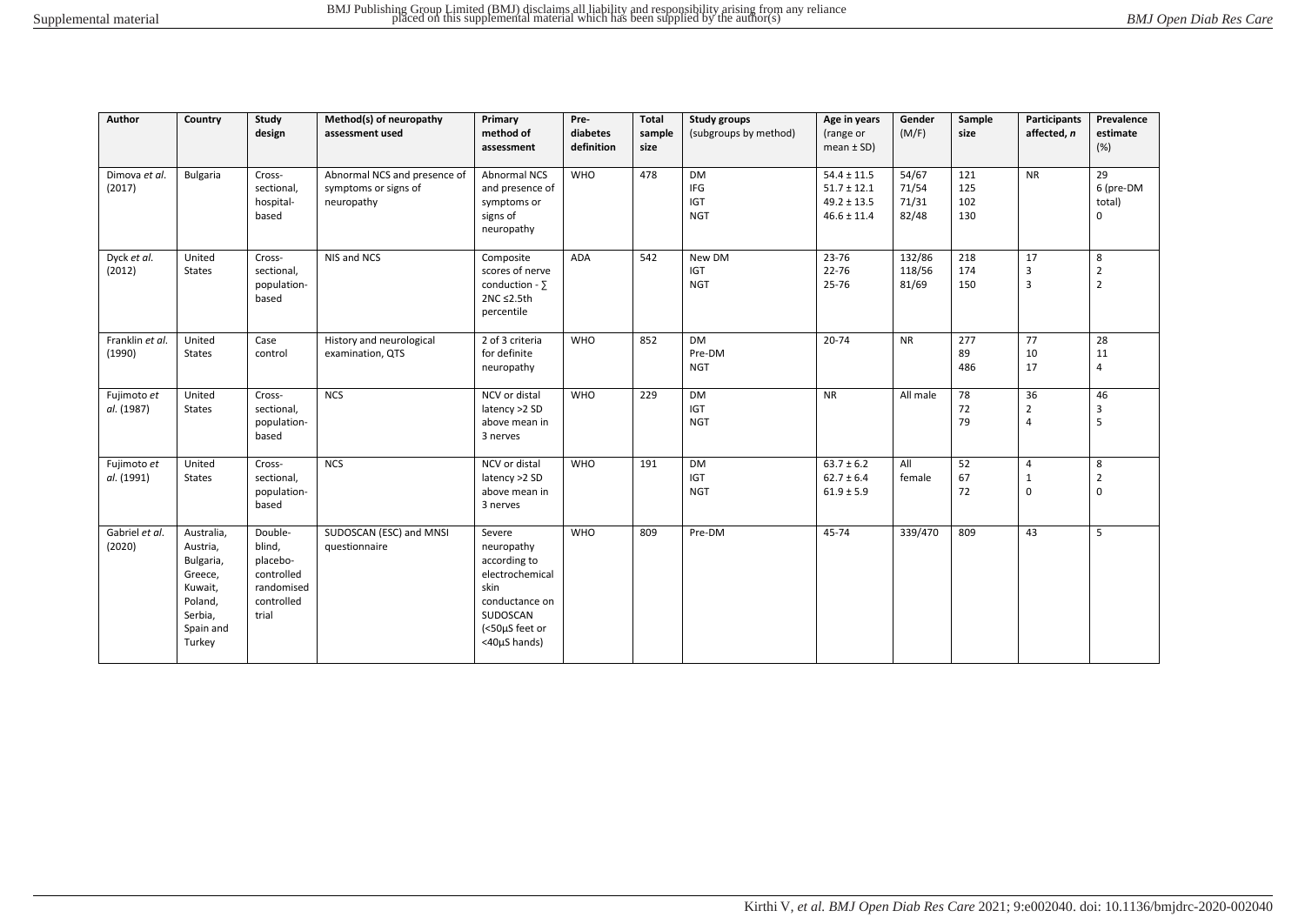| Author                  | Country | Study<br>design                              | Method(s) of neuropathy<br>assessment used                                | Primary<br>method of<br>assessment                                              | Pre-<br>diabetes<br>definition | <b>Total</b><br>sample<br>size | <b>Study groups</b><br>(subgroups by method)                     | Age in years<br>(range or<br>mean $\pm$ SD)        | Gender<br>(M/F)                      | Sample<br>size           | <b>Participants</b><br>affected, n | Prevalence<br>estimate<br>(%) |
|-------------------------|---------|----------------------------------------------|---------------------------------------------------------------------------|---------------------------------------------------------------------------------|--------------------------------|--------------------------------|------------------------------------------------------------------|----------------------------------------------------|--------------------------------------|--------------------------|------------------------------------|-------------------------------|
| Herman et al.<br>(1998) | Egypt   | Cross-<br>sectional,<br>population-<br>based | Foot examination and<br>quantitative assessment of<br>vibratory sensation | Vibration<br>sensation $\geq 4$<br>SD above non-<br>DM population<br>aged 20-44 | <b>WHO</b>                     | 1451                           | <b>DM</b><br>Undiagnosed DM<br>IGT<br><b>NGT</b>                 | $>20$                                              | 135/249<br>39/86<br>58/82<br>328/427 | 384<br>125<br>140<br>750 | 84<br>17<br>14<br>46               | 22<br>14<br>10<br>6           |
| Kannan et al.<br>(2014) | India   | Cross-<br>sectional,<br>hospital-<br>based   | Clinical examination using<br>NTSS and NCS                                | <b>NTSS</b>                                                                     | <b>WHO</b>                     | 88                             | <b>IGT</b><br><b>NGT</b>                                         | 35-72 (total)<br>53.8 mean                         | 42/16                                | 58<br>30                 | 19<br><b>NR</b>                    | 38<br><b>NR</b>               |
| Kopf et al.<br>(2018)   | Germany | Cross-<br>sectional,<br>hospital-<br>based   | NDS, NSS, NCS, short QST and<br>long QST                                  | Long QST                                                                        | <b>WHO</b>                     | 136                            | Long QST:<br><b>DM</b><br>Pre-DM<br>Long QST + NDS:<br><b>DM</b> | $64.9 \pm 2.0$<br>$60.0 \pm 3.0$<br>$64.9 \pm 2.0$ | 67/41<br>13/15<br>67/41              | 108<br>28<br>108         | 103<br>20<br>103                   | 95<br>71<br>95                |
|                         |         |                                              |                                                                           |                                                                                 |                                |                                | Pre-DM<br>Short QST:<br><b>DM</b><br>Pre-DM                      | $60.0 \pm 3.0$<br>$64.9 \pm 2.0$<br>$60.0 \pm 3.0$ | 13/15<br>67/41<br>13/15              | 28<br>108<br>28          | 20<br>53<br>10                     | 71<br>49<br>36                |
|                         |         |                                              |                                                                           |                                                                                 |                                |                                | Short QST + NDS:<br><b>DM</b><br>Pre-DM<br>NDS:                  | $64.9 \pm 2.0$<br>$60.0 \pm 3.0$                   | 67/41<br>13/15                       | 108<br>28                | 81<br>12                           | 75<br>43                      |
|                         |         |                                              |                                                                           |                                                                                 |                                |                                | <b>DM</b><br>Pre-DM                                              | $64.9 \pm 2.0$<br>$60.0 \pm 3.0$                   | 67/41<br>13/15                       | 108<br>28                | 68<br>$\overline{3}$               | 63<br>11                      |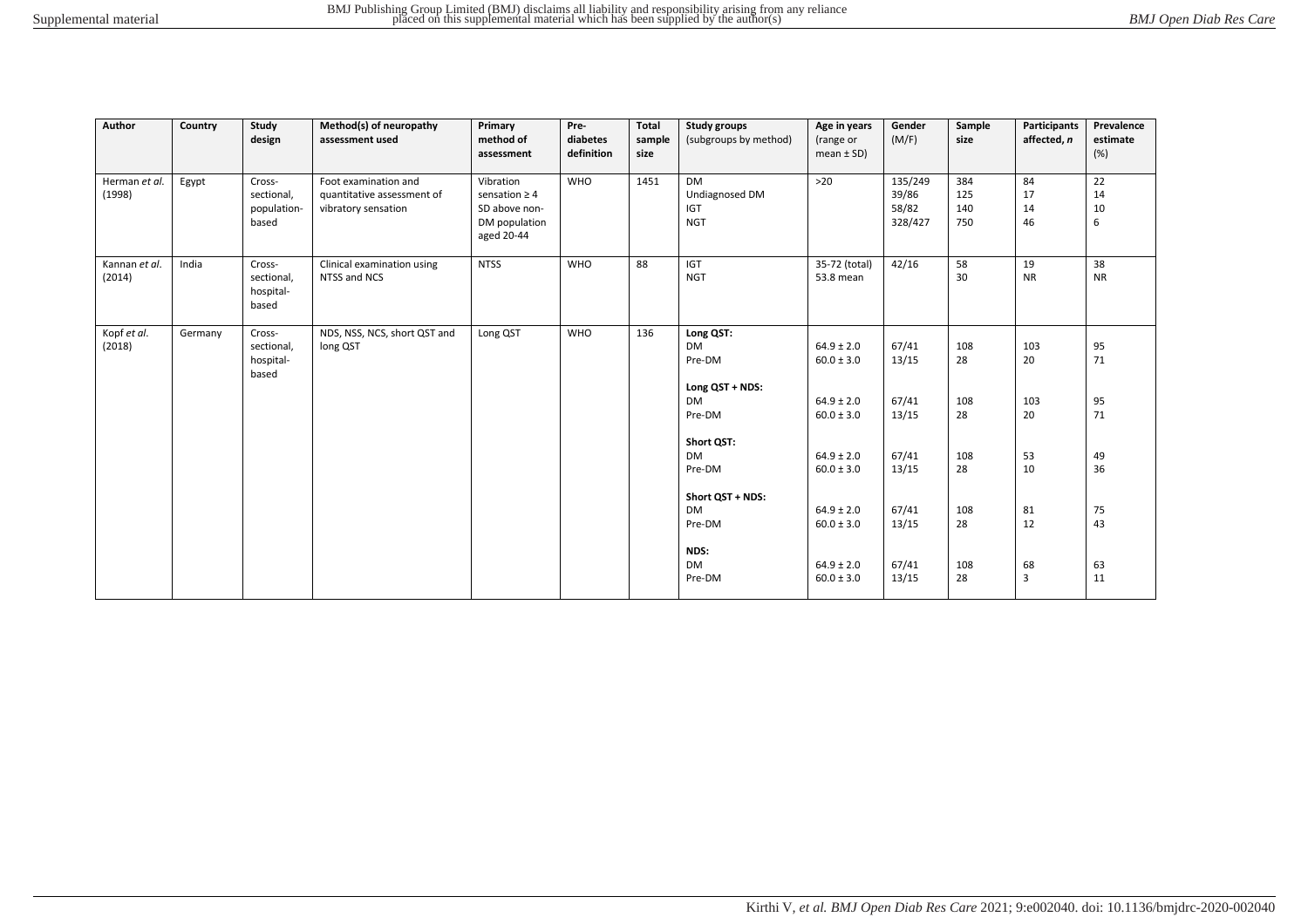| Author        | Country | Study<br>design | Method(s) of neuropathy<br>assessment used | Primary<br>method of | Pre-<br>diabetes | Total<br>sample | Study groups<br>(subgroups by method) | Age in years<br>(range or | Gender<br>(M/F) | Sample<br>size | Participants<br>affected, n | Prevalence<br>estimate  |
|---------------|---------|-----------------|--------------------------------------------|----------------------|------------------|-----------------|---------------------------------------|---------------------------|-----------------|----------------|-----------------------------|-------------------------|
|               |         |                 |                                            | assessment           | definition       | size            |                                       | $mean \pm SD$ )           |                 |                |                             | (%)                     |
| Kurisu et al. | Japan   | Cross-          | Toronto consensus, ATR, QVT,               | NCT on               | <b>WHO</b>       | 625             | <b>NCT on DPNCheck:</b>               |                           |                 |                |                             |                         |
| (2019)        |         | sectional,      | sural nerve amplitude and                  | <b>DPNCheck</b>      |                  |                 | Known DM                              | $66.1 \pm 6.2$            | 39/23           | 62             | 15                          | 24                      |
|               |         | population-     | conduction velocity on                     |                      |                  |                 | New DM                                | $66.4 \pm 5.6$            | 5/8             | 13             | 3                           | 23                      |
|               |         | based           | <b>DPNCheck device</b>                     |                      |                  |                 | Pre-DM                                | $65.2 \pm 7.6$            | 57/63           | 120            | 12                          | 10                      |
|               |         |                 |                                            |                      |                  |                 | <b>NGT</b>                            | $60.4 \pm 9.9$            | 159/271         | 430            | 31                          | $\overline{7}$          |
|               |         |                 |                                            |                      |                  |                 | <b>Diminished ATR:</b>                |                           |                 |                |                             |                         |
|               |         |                 |                                            |                      |                  |                 | Known DM                              | $66.1 \pm 6.2$            | 39/23           | 62             | 19                          | 31                      |
|               |         |                 |                                            |                      |                  |                 | New DM                                | $66.4 \pm 5.6$            | 5/8             | 13             | $\Omega$                    | 0                       |
|               |         |                 |                                            |                      |                  |                 | Pre-DM                                | $65.2 \pm 7.6$            | 57/63           | 120            | 12                          | 10                      |
|               |         |                 |                                            |                      |                  |                 | <b>NGT</b>                            | $60.4 \pm 9.9$            | 159/271         | 430            | 37                          | 9                       |
|               |         |                 |                                            |                      |                  |                 | <b>Abnormal QVT:</b>                  |                           |                 |                |                             |                         |
|               |         |                 |                                            |                      |                  |                 | Known DM                              | $66.1 \pm 6.2$            | 39/23           | 62             | $\overline{4}$              | 7                       |
|               |         |                 |                                            |                      |                  |                 | New DM                                | $66.4 \pm 5.6$            | 5/8             | 13             | $\mathbf 0$                 | 0                       |
|               |         |                 |                                            |                      |                  |                 | Pre-DM                                | $65.2 \pm 7.6$            | 57/63           | 120            | $\overline{2}$              | $\overline{2}$          |
|               |         |                 |                                            |                      |                  |                 | <b>NGT</b>                            | <b>NR</b>                 | <b>NR</b>       | 429            | 13                          | $\overline{\mathbf{3}}$ |
|               |         |                 |                                            |                      |                  |                 | <b>Abnormal AMP:</b>                  |                           |                 |                |                             |                         |
|               |         |                 |                                            |                      |                  |                 | Known DM                              | $66.1 \pm 6.2$            | 39/23           | 62             | 9                           | 15                      |
|               |         |                 |                                            |                      |                  |                 | New DM                                | $66.4 \pm 5.6$            | 5/8             | 13             | $\overline{2}$              | 15                      |
|               |         |                 |                                            |                      |                  |                 | Pre-DM                                | $65.2 \pm 7.6$            | 57/63           | 120            | $\overline{7}$              | 6                       |
|               |         |                 |                                            |                      |                  |                 | <b>NGT</b>                            | <b>NR</b>                 | <b>NR</b>       | 426            | 14                          | $\overline{\mathbf{3}}$ |
|               |         |                 |                                            |                      |                  |                 | <b>Abnormal CV:</b>                   |                           |                 |                |                             |                         |
|               |         |                 |                                            |                      |                  |                 | Known DM                              | $66.1 \pm 6.2$            | 39/23           | 62             | 9                           | 15                      |
|               |         |                 |                                            |                      |                  |                 | New DM                                | $66.4 \pm 5.6$            | 5/8             | 13             | 1                           | 8                       |
|               |         |                 |                                            |                      |                  |                 | Pre-DM                                | $65.2 \pm 7.6$            | 57/63           | 120            | 6                           | 5                       |
|               |         |                 |                                            |                      |                  |                 | <b>NGT</b>                            | <b>NR</b>                 | <b>NR</b>       | 429            | 19                          | 5                       |
|               |         |                 |                                            |                      |                  |                 | NCA:                                  |                           |                 |                |                             |                         |
|               |         |                 |                                            |                      |                  |                 | Known DM                              | $66.1 \pm 6.2$            | 39/23           | 62             | 15                          | 24                      |
|               |         |                 |                                            |                      |                  |                 | New DM                                | $66.4 \pm 5.6$            | 5/8             | 13             | 3                           | 23                      |
|               |         |                 |                                            |                      |                  |                 | Pre-DM                                | $65.2 \pm 7.6$            | 57/63           | 120            | 12                          | $10\,$                  |
|               |         |                 |                                            |                      |                  |                 | <b>NGT</b>                            | <b>NR</b>                 | <b>NR</b>       | 429            | 31                          | $\overline{7}$          |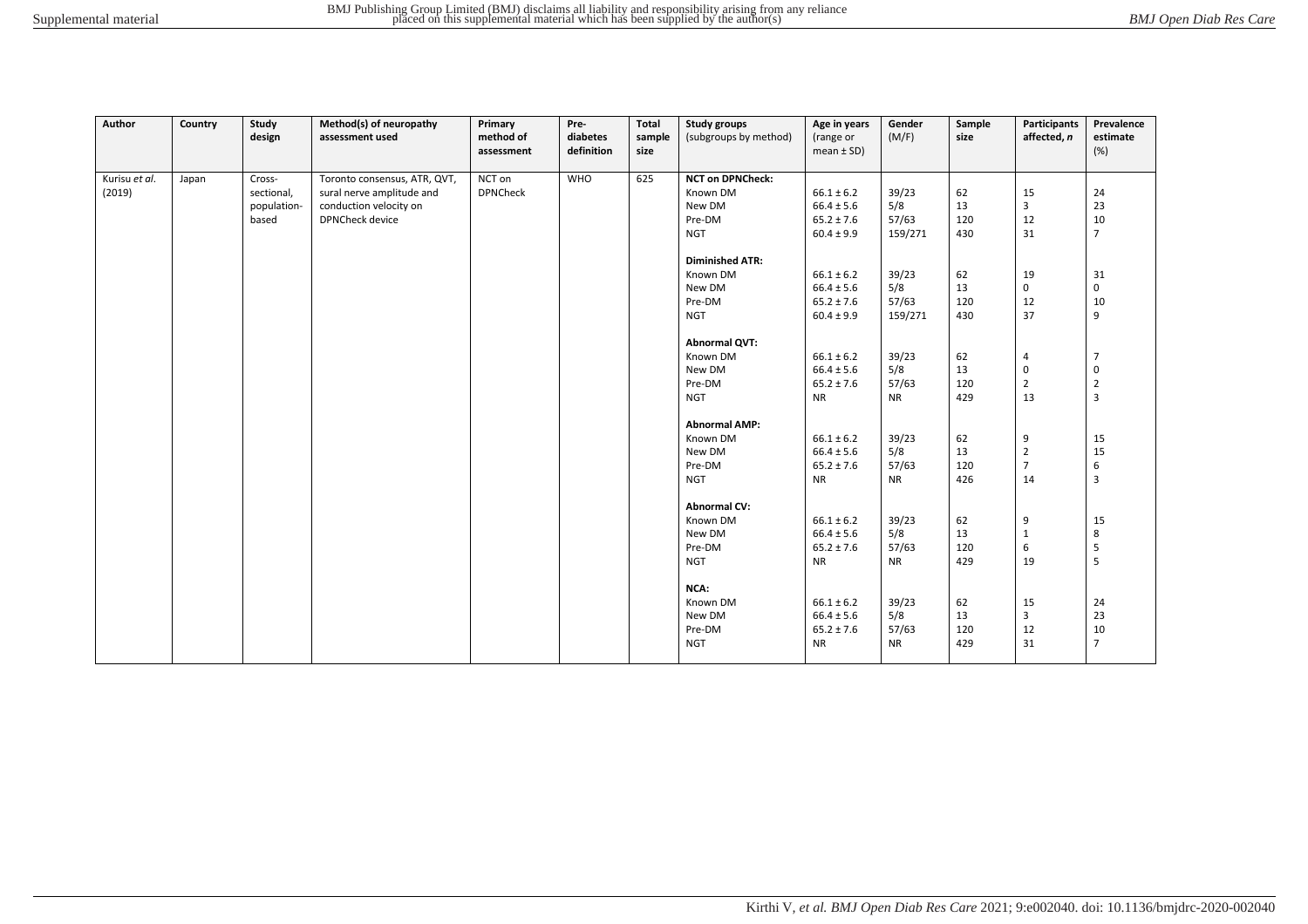| Author                   | Country | Study<br>design                              | Method(s) of neuropathy<br>assessment used                        | Primary<br>method of<br>assessment                                                                                                      | Pre-<br>diabetes<br>definition | <b>Total</b><br>sample<br>size | <b>Study groups</b><br>(subgroups by method)              | Age in years<br>(range or<br>$mean \pm SD$ )                                              | Gender<br>(M/F)                                     | Sample<br>size                    | Participants<br>affected, n   | Prevalence<br>estimate<br>(%) |
|--------------------------|---------|----------------------------------------------|-------------------------------------------------------------------|-----------------------------------------------------------------------------------------------------------------------------------------|--------------------------------|--------------------------------|-----------------------------------------------------------|-------------------------------------------------------------------------------------------|-----------------------------------------------------|-----------------------------------|-------------------------------|-------------------------------|
| Lee et al.<br>(2015)     | Canada  | Cross-<br>sectional,<br>hospital-<br>based   | MNSI and VPT                                                      | Neuropathy<br>defined by<br>$MNSI \geq 2$                                                                                               | <b>WHO</b>                     | 467                            | <b>DM</b><br>Pre-DM<br>NGT/NFG                            | $53 \pm 7$                                                                                | 126/341                                             | 22<br>101<br>344                  | 11<br>50<br>100               | 50<br>49<br>29                |
| Lin et al.<br>(2012)     | China   | Cross-<br>sectional,<br>population-<br>based | <b>TCSS</b>                                                       | TCSS $\geq 6$                                                                                                                           | <b>WHO</b>                     | 5385                           | <b>DM</b><br>IFG<br><b>IGT</b><br>IFG & IGT<br><b>NGT</b> | $54.5 \pm 10.9$<br>$49.2 \pm 11.9$<br>$50.5 \pm 11.4$<br>$52.0 \pm 11.4$<br>$44 \pm 13.7$ | 212/210<br>75/200<br>439/611<br>78/213<br>1503/1844 | 422<br>275<br>1050<br>291<br>3347 | 120<br>44<br>138<br>54<br>321 | 28<br>16<br>13<br>19<br>10    |
| Liu et al.<br>(2018)     | China   | Cross-<br>sectional,<br>hospital-<br>based   | NCS, SSR, CHEP and MNSI                                           | MNS1 > 2                                                                                                                                | <b>WHO</b>                     | 180                            | Pre-DM<br><b>NGT</b>                                      | 35-81                                                                                     | 84/96                                               | 120<br>60                         | 22<br><b>NR</b>               | 18<br><b>NR</b>               |
| Lu et al.<br>(2013)      | China   | Cross-<br>sectional,<br>population-<br>based | NDS and NSS                                                       | Symptoms and<br>signs of<br>neuropathy;<br>NDS ≥6 with no<br>symptoms; mild<br>signs with<br>moderate<br>symptoms, NDS<br>≥3 and NSS ≥5 | ADA                            | 2035                           | DM<br>Pre-DM<br><b>NGT</b>                                | $64.0 \pm 9.9$<br>$61.0 \pm 9.4$<br>$59.7 \pm 11.2$                                       | 230/304<br>357/686<br>141/317                       | 534<br>1043<br>458                | 43<br>29<br>$\overline{7}$    | 8<br>3<br>$\overline{2}$      |
| Németh et<br>al. (2017)  | Hungary | Cross-<br>sectional,<br>hospital-<br>based   | CPT of median and peroneal<br>nerves using Neurometer R<br>device | ≥2 abnormal<br>readings on any<br>frequencies on<br>the upper or<br>lower limbs                                                         | <b>WHO</b>                     | 111                            | <b>IGT</b><br><b>NGT</b>                                  | $58.7 \pm 11.1$<br>$55.1 \pm 10.1$                                                        | 33/39<br>17/22                                      | 72<br>39                          | 42<br>$\overline{4}$          | 58<br>10                      |
| Oohashi et<br>al. (1983) | Japan   | Cross-<br>sectional,<br>hospital-<br>based   | ATR, PTR                                                          | $\ddot{\phantom{1}}$<br>$\ddagger$                                                                                                      | <b>WHO</b>                     | 3809                           | $DM - A$<br>$DM - B$<br><b>IGT</b>                        | $>25$                                                                                     | 2179/1630                                           | 2912<br>334<br>563                | 1835<br>157<br>191            | 63<br>47<br>34                |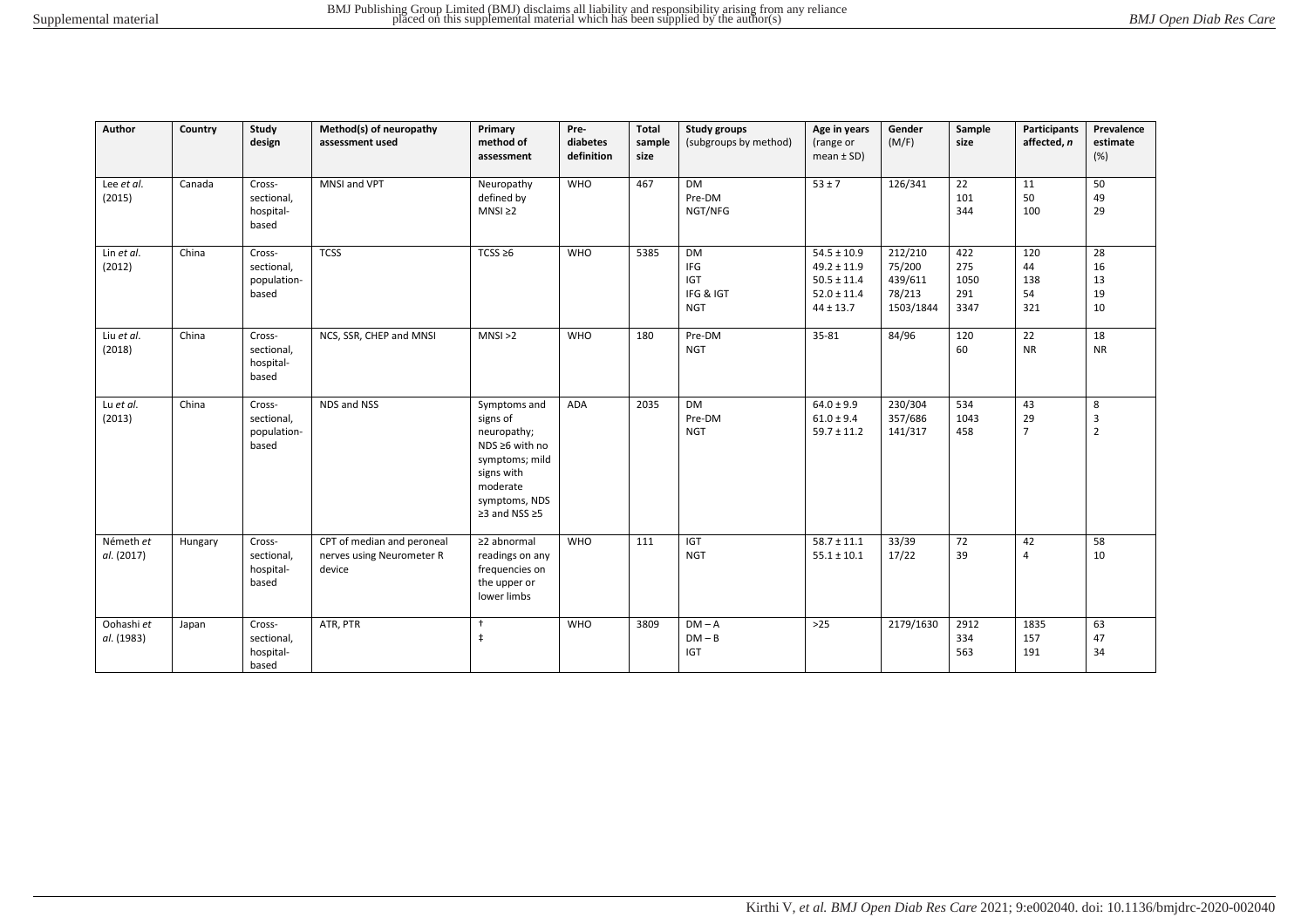| Author                 | Country                        | Study<br>design                              | Method(s) of neuropathy<br>assessment used                           | Primary<br>method of<br>assessment | Pre-<br>diabetes<br>definition | Total<br>sample<br>size | <b>Study groups</b><br>(subgroups by method)                                                                                                                                                                                                                                                                 | Age in years<br>(range or<br>mean $\pm$ SD)                                                                                                                                                                                                                                | Gender<br>(M/F)                                                                                                                     | Sample<br>size                                                                         | Participants<br>affected, n                                                                              | Prevalence<br>estimate<br>(%)                                                                                       |
|------------------------|--------------------------------|----------------------------------------------|----------------------------------------------------------------------|------------------------------------|--------------------------------|-------------------------|--------------------------------------------------------------------------------------------------------------------------------------------------------------------------------------------------------------------------------------------------------------------------------------------------------------|----------------------------------------------------------------------------------------------------------------------------------------------------------------------------------------------------------------------------------------------------------------------------|-------------------------------------------------------------------------------------------------------------------------------------|----------------------------------------------------------------------------------------|----------------------------------------------------------------------------------------------------------|---------------------------------------------------------------------------------------------------------------------|
| Saadi et al.<br>(2007) | <b>United Arab</b><br>Emirates | Cross-<br>sectional,<br>population-<br>based | <b>DNES</b>                                                          | <b>DNES</b><br>$\ddagger$          | <b>WHO</b>                     | 373                     | Diagnosed DM<br><b>Undiagnosed DM</b><br>Pre-DM<br><b>NGT</b>                                                                                                                                                                                                                                                | $56.0 \pm 11.6$<br>$49.9 \pm 11.8$<br>$41.4 \pm 14.3$<br>$34.6 \pm 13.7$                                                                                                                                                                                                   | 23/34<br>10/30<br>24/61<br>65/126                                                                                                   | 57<br>40<br>85<br>191                                                                  | 20<br>6<br>10<br><b>NR</b>                                                                               | 35<br>16<br>12<br><b>NR</b>                                                                                         |
| Sahin et al.<br>(2009) | Turkey                         | Cross<br>sectional,<br>hospital-<br>based    | MNSI and NCS                                                         | MNSI and NCS                       | <b>ADA</b>                     | 77                      | MNSI:<br>Pre-DM<br><b>NGT</b><br>NCS:<br>Pre-DM                                                                                                                                                                                                                                                              | $53 \pm 12$<br>$50 \pm 15$<br>$53 \pm 12$                                                                                                                                                                                                                                  | 13/30<br>6/28<br>13/30                                                                                                              | 43<br>34<br>43                                                                         | $\overline{7}$<br><b>NR</b><br>9                                                                         | 16<br><b>NR</b><br>21                                                                                               |
| Zeng et al.<br>(2018)  | China                          | Cross-<br>sectional,<br>hospital-<br>based   | Dorsal-sural and medial-<br>plantar SNAP, NCT, NDS and<br><b>NSS</b> | <b>NCT</b>                         | $\mathsf{\S}$                  | 158                     | NCT:<br><b>DM</b><br>Pre-DM<br><b>NGT</b><br><b>Dorsal-sural SNAP:</b><br><b>DM</b><br>Pre-DM<br><b>NGT</b><br>Dorsal-sural NCV:<br><b>DM</b><br>Pre-DM<br><b>NGT</b><br><b>Medial-plantar SNAP:</b><br><b>DM</b><br>Pre-DM<br><b>NGT</b><br><b>Medial-plantar NCV:</b><br><b>DM</b><br>Pre-DM<br><b>NGT</b> | $51.6 \pm 6.9$<br>$51.9 \pm 8.7$<br>$51.8 \pm 8.8$<br>$51.6 \pm 6.9$<br>$51.9 \pm 8.7$<br>$51.8 \pm 8.8$<br>$51.6 \pm 6.9$<br>$51.9 \pm 8.7$<br>$51.8 \pm 8.8$<br>$51.6 \pm 6.9$<br>$51.9 \pm 8.7$<br>$51.8 \pm 8.8$<br>$51.6 \pm 6.9$<br>$51.9 \pm 8.7$<br>$51.8 \pm 8.8$ | 26/29<br>19/36<br>22/26<br>26/29<br>19/36<br>22/26<br>26/29<br>19/36<br>22/26<br>26/29<br>19/36<br>22/26<br>26/29<br>19/36<br>22/26 | 55<br>55<br>48<br>55<br>55<br>48<br>55<br>55<br>48<br>55<br>55<br>48<br>55<br>55<br>48 | 42<br>36<br>$\mathsf 0$<br>40<br>35<br>0<br>42<br>36<br>0<br>45<br>34<br>$\overline{2}$<br>47<br>35<br>5 | 76<br>65<br>$\mathsf 0$<br>73<br>64<br>0<br>76<br>66<br>$\mathsf 0$<br>82<br>62<br>$\overline{4}$<br>86<br>64<br>10 |